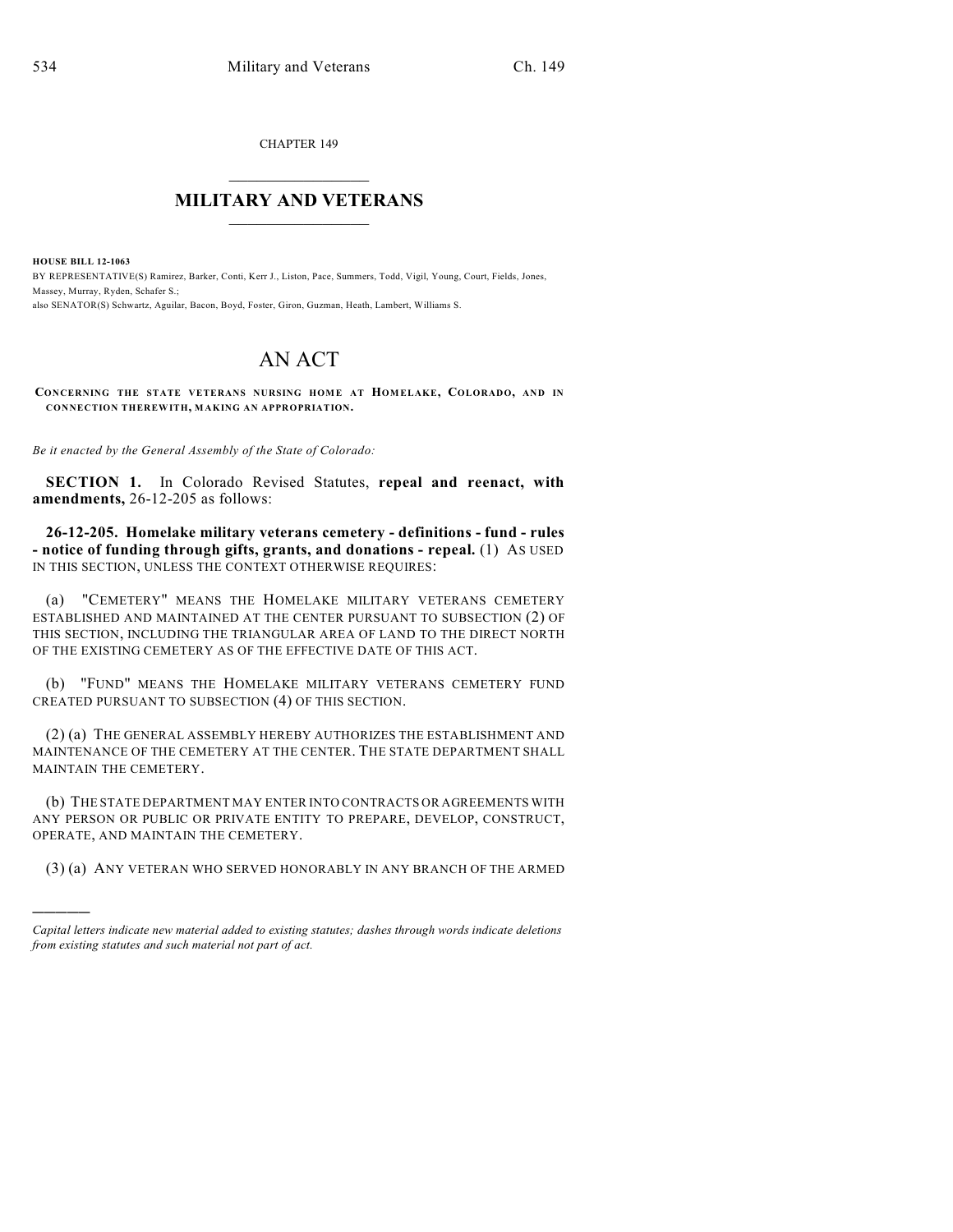FORCES OF THE UNITED STATES AND WHO, AT THE TIME OF HIS OR HER DEATH, WAS A RESIDENT OF THIS STATE SHALL BE ELIGIBLE FOR BURIAL AND INTERMENT AT THE CEMETERY.

(b) BURIAL AND INTERMENT MAY BE PROVIDED AT THE CEMETERY FOR ANY SPOUSE, SURVIVING SPOUSE, OR DEPENDENT PARENT OF AN HONORABLY DISCHARGED VETERAN OF ANY BRANCH OF THE ARMED FORCES OF THE UNITED **STATES** 

(c) ALL NECESSARY EXPENSES INCIDENT TO THE BURIAL AND INTERMENT AT THE CEMETERY OF ANY PERSON WHO MAY BE BURIED AND INTERRED AT THE CEMETERY PURSUANT TO THE PROVISIONS OF THIS SECTION SHALL BE PAID FROM THE ESTATE OF THE DECEDENT.

(d) THE STATE DEPARTMENT SHALL ADOPT PROCEDURES WHEREBY PERSONS WHO ARE ELIGIBLE FOR BURIAL AND INTERMENT IN THE CEMETERY, IN EXCHANGE FOR MONETARY CONSIDERATION IN AN AMOUNT TO BE DETERMINED BY THE STATE DEPARTMENT BUT NOT TO EXCEED THE AMOUNT OF THE BURIAL AND MEMORIAL BENEFIT PROVIDED TO AN ELIGIBLE VETERAN BY THE FEDERAL DEPARTMENT OF VETERANS AFFAIRS, MAY RESERVE PLOTS THERE FOR THE BURIAL AND INTERMENT OF THEMSELVES AND THEIR SPOUSES. IN ADOPTING SUCH PROCEDURES, THE STATE DEPARTMENT SHALL ENSURE THAT A PERSON WHO POSSESSES SUCH A RESERVATION ON THE EFFECTIVE DATE OF THIS ACT SHALL RETAIN HIS OR HER RESERVATION.

(4) (a) THERE IS HEREBY ESTABLISHED IN THE STATE TREASURY THE HOMELAKE MILITARY VETERANS CEMETERY FUND. THE FUND SHALL CONSIST OF MONEYS TRANSFERRED TO THE FUND PURSUANT TO PARAGRAPH (b) OF THIS SUBSECTION (4), ANY REVENUE GENERATED FROM ACTIVITIES ASSOCIATED WITH THE CEMETERY AND ITS OPERATIONS, AND ANY MONEYS APPROPRIATED TO THE FUND BY THE GENERAL ASSEMBLY. THE MONEYS IN THE FUND ARE SUBJECT TO ANNUAL APPROPRIATION BY THE GENERAL ASSEMBLY TO THE STATE DEPARTMENT FOR THE DIRECT AND INDIRECT COSTS ASSOCIATED WITH CAPITAL IMPROVEMENTS TO, AND THE OPERATION AND MAINTENANCE OF, THE CEMETERY AND FOR THE IMPLEMENTATION OF THIS SECTION. ANY MONEYS IN THE FUND NOT EXPENDED FOR THE PURPOSE OF THE SECTION MAY BE INVESTED BY THE STATE TREASURER AS PROVIDED IN SECTION 24-36-113,C.R.S. ANY INTEREST AND INCOME DERIVED FROM THE DEPOSIT AND INVESTMENT OF MONEYS IN THE FUND SHALL BE CREDITED TO THE FUND.

(b) THE STATE DEPARTMENT IS AUTHORIZED TO ACCEPT GIFTS, GRANTS, AND DONATIONS FOR THE PURPOSES OF THIS SECTION; EXCEPT THAT THE STATE DEPARTMENT SHALL NOT ACCEPT A GIFT, GRANT, OR DONATION THAT IS SUBJECT TO CONDITIONS THAT ARE INCONSISTENT WITH THE PROVISIONS OF THIS SECTION OR ANY OTHER LAW OF THE STATE. THE STATE DEPARTMENT SHALL TRANSFER ALL PRIVATE AND PUBLIC MONEYS RECEIVED THROUGH GIFTS, GRANTS, AND DONATIONS TO THE STATE TREASURER, WHO SHALL CREDIT THE SAME TO THE FUND.

(c) THE STATE DEPARTMENT SHALL NOT EXPEND MORE THAN FIVE PERCENT OF THE MONEYS ANNUALLY EXPENDED FROM THE FUND TO PAY FOR THE ADMINISTRATIVE COSTS OF IMPLEMENTING THIS SECTION.

(d) (I) THE STATE DEPARTMENT SHALL NOTIFY THE LEGISLATIVE COUNCIL STAFF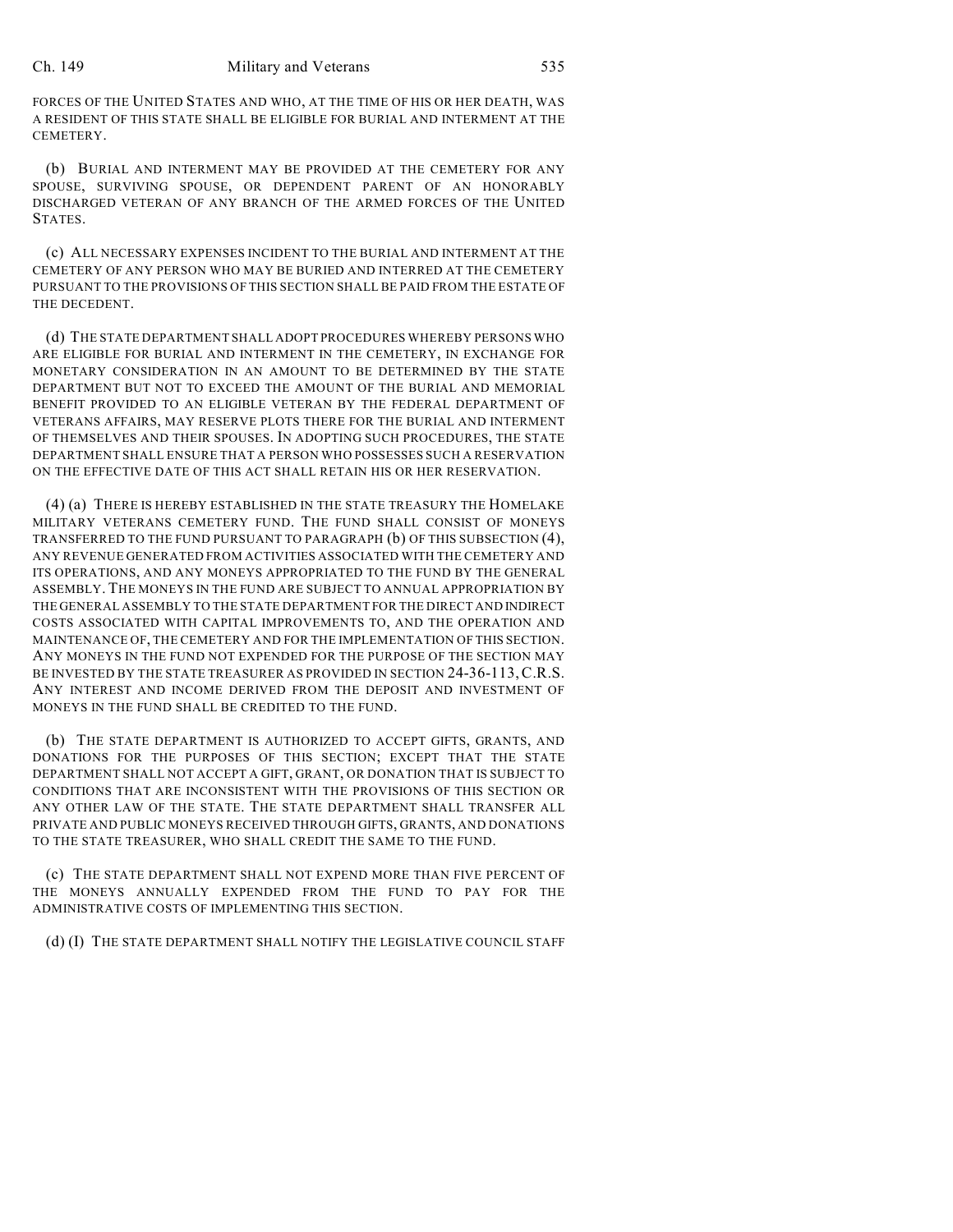WHEN IT HAS RECEIVED ADEQUATE FUNDING THROUGH GIFTS, GRANTS, OR DONATIONS FOR THE PURPOSES OF THIS SECTION AND SHALL INCLUDE IN THE NOTIFICATION THE INFORMATION SPECIFIED IN SECTION 24-75-1303 (3), C.R.S.

(II) THIS PARAGRAPH (d) IS REPEALED, EFFECTIVE JULY 1, 2015.

(5) THE GENERAL ASSEMBLY HEREBY FINDS, DETERMINES, AND DECLARES THAT ANY USE OF THE CEMETERY PROPERTY IS FOR A PUBLIC PURPOSE EXPRESSLY AUTHORIZED BY THE GENERAL ASSEMBLY AND THEREFORE PERMISSIBLE UNDER ANY GRANT OF RIGHT-OF-WAY APPLICABLE TO SUCH PROPERTY EXECUTED BY THE STATE BOARD OF LAND COMMISSIONERS.

(6) SUBJECT TO AVAILABLE APPROPRIATIONS, THE STATE DEPARTMENT MAY CONTRACT FOR PROFESSIONAL SERVICES NECESSARY FOR THE IMPLEMENTATION OF THIS SECTION.

(7) IT IS THE INTENT OF THE GENERAL ASSEMBLY THAT THE STATE DEPARTMENT WILL IMPLEMENT THE PROVISIONS OF THIS SECTION BY ASSIGNING TO THE CEMETERY ONE-HALF OF A FULL-TIME EMPLOYEE FROM WITHIN THE EXISTING PERSONNEL RESOURCES OF THE STATE DEPARTMENT.

**SECTION 2.** In Colorado Revised Statutes, 26-12-108, **amend** (2) and (3) as follows:

**26-12-108. Payments for care - funds - annual report - collections for charges - central fund for state nursing homes created.** (2) It is lawful for each state nursing home and the Colorado state veterans center AT HOMELAKE to deposit moneys belonging to the benefit fund established prior to July 1, 1985, and all donations or other voluntary contributions that may be received on or after that date in any manner for the benefit of residents of each state nursing home and the Colorado state veterans center AT HOMELAKE in an interest-bearing account with a federally insured financial depository pursuant to section 24-75-603, C.R.S. Withdrawals from such accounts shall be made only for the benefit, aid, and assistance of residents of each state nursing home or the occupants of the Colorado state veterans center ATHOMELAKE, including recreational equipment and facilities.

(3) The executive director may, in the name of the people of the state of Colorado and through the attorney general, institute and maintain actions at law for the collection of charges due from residents of state nursing homes and the Colorado state veterans center AT HOMELAKE, or said residents' conservators, guardians, executors, or administrators, resulting from the failure, neglect, or refusal of said persons to pay such charges.

**SECTION 3.** In Colorado Revised Statutes, 26-12-203, **amend** (1) (a) and (3) (a) as follows:

**26-12-203. The Colorado state veterans center - jurisdiction.** (1) (a) The Colorado state veterans center located near Monte Vista AT HOMELAKE, consisting of a state nursing home, and a domiciliary care unit, AND THE HOMELAKE MILITARY VETERANS CEMETERY, referred to in this article PART 2 as the "center", as transferred to the state department by the "Administrative Organization Act of 1968", is hereby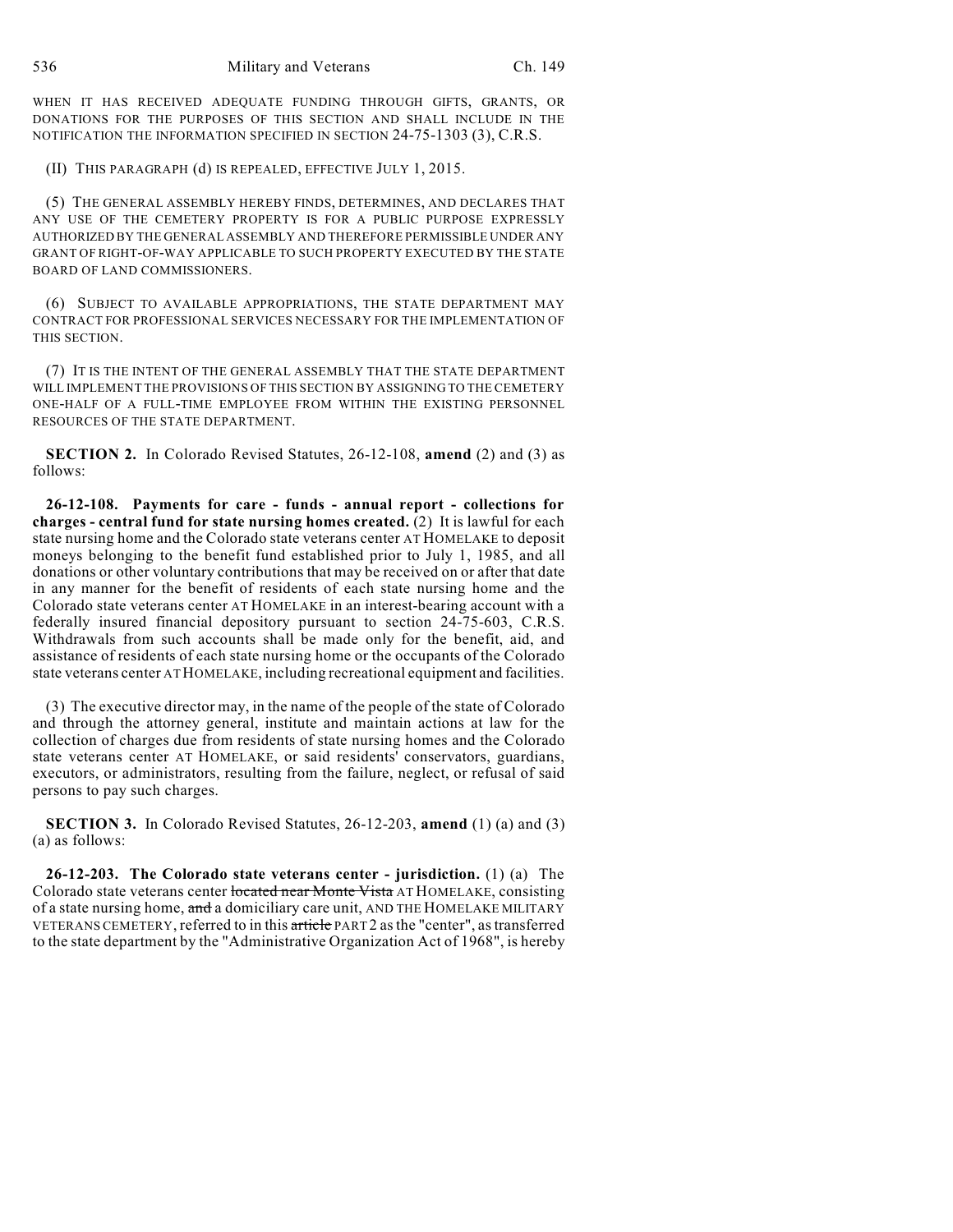declared to be a state home for veterans of service in the armed forces of the United States and their spouses, surviving spouses, and dependent parents.

(3) For purposes of this section, "domiciliary care" means the provision of shelter, food, and necessary medical care on an ambulatory self-care basis:

(a) To assist any individual who is eligible for occupancy in the Colorado state veterans center pursuant to sections 26-12-104 and 26-12-106 and who is suffering from an incapacitating disability, disease, or defect that prevents such veteran from earning a living, but that does not require hospitalization or nursing care services to attain physical, mental, and social well-being; and

**SECTION 4.** In Colorado Revised Statutes, 26-12-204, **amend** (1) as follows:

**26-12-204. Sale of property.** (1) The executive director, with the approval of the state board, shall sell any real property at the Colorado state veterans center declared to be surplus by the state board to the highest bidder on such terms and conditions as are deemed appropriate by the executive director for not less than the appraised value thereof, as determined by an appraiser who is a member of the members appraisal institute (MAI), and to execute deeds of conveyance of such real property.

**SECTION 5.** In Colorado Revised Statutes, 24-1-120, **amend** (5) (b) as follows:

**24-1-120. Department of human services - creation - repeal.** (5) The department of human services shall include the following:

(b) The Colorado state veterans center AT HOMELAKE, which is transferred by a **type 2** transfer to the department of human services;

**SECTION 6.** In Colorado Revised Statutes, 38-13-115, **amend** (5) as follows:

**38-13-115. Public sale of abandoned property.** (5) The administrator shall retain or loan to the Colorado state veterans center in AT Homelake, Colorado, or to an alternate state facility selected by the administrator that has appropriate and secure space suitable for public display any military medal or decoration or other military award or citation that is delivered to the administrator pursuant to section 38-13-113 until the owner of the property claims the property in accordance with section 38-13-117 (1) and the administrator allows the claim pursuant to section 38-13-117 (3).

**SECTION 7. Appropriation.** In addition to any other appropriation, there is hereby appropriated, out of any moneys in the Homelake military veterans cemetery fund created in section 26-12-205 (4) (a), Colorado Revised Statutes, not otherwise appropriated, to the department of human services, for the fiscal year beginning July 1, 2012, the sum of \$2,500, or so much thereof as may be necessary, for allocation to the Homelake state veterans nursing home for expenses related to the implementation of this act.